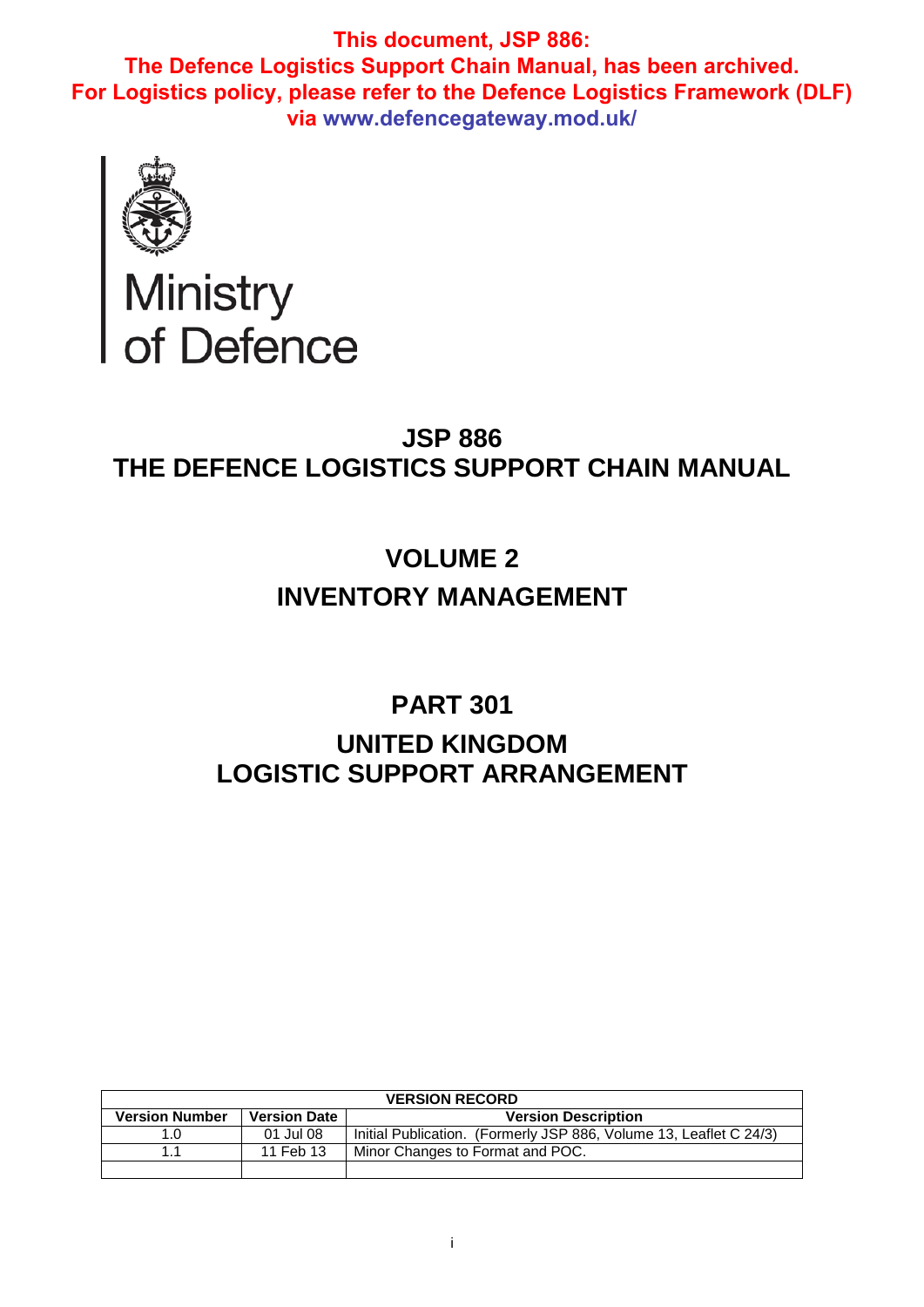# This document, JSP 886: The Defence Logistics Support Chain Manual, has been archived. For Logistics policy, please refer to the Defence Logistics Framework (DLF) via www.defencegateway.mod.uk/

List of Contents: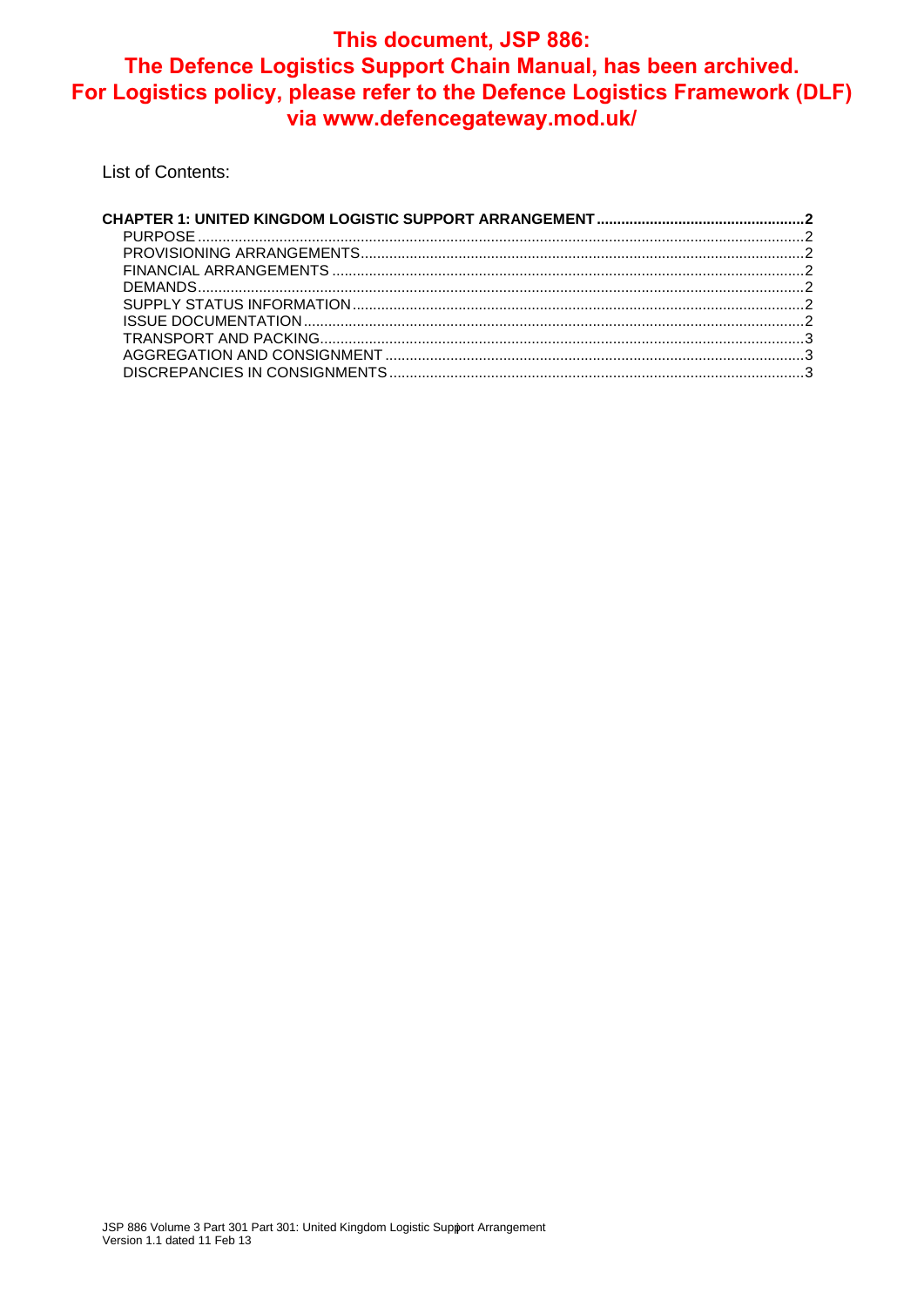## **This document, JSP 886:**

# **The Defence Logistics Support Chain Manual, has been archived. For Logistics policy, please refer to the Defence Logistics Framework (DLF) via www.defencegateway.mod.uk/**

## **CHAPTER 1: UNITED KINGDOM LOGISTIC SUPPORT ARRANGEMENT**

#### **PURPOSE**

1. The United Kingdom Ministry of Defence has entered into a Logistic Support Arrangement (UKLSA) with the Defence Ministries of a number of Member Countries (MCs). Currently, these are:

| Royal Norwegian Air Force  | FNoAF       |
|----------------------------|-------------|
| Royal Netherlands Navy     | RNLN        |
| Royal Danish Air Force     | <b>RDAF</b> |
| Belgian Air Force          | <b>BAF</b>  |
| <b>Federal German Navy</b> | <b>FGN</b>  |
| Republic of Portugal Navy  | <b>ROPN</b> |

#### **PROVISIONING ARRANGEMENTS**

2. MCs requirements for spares will have been provisioned and repairs arranged by PTs as a Maintenance Stock Level Case (MSLC) and Repair Stock Level Case (RSLC) respectively, against which a MC may demand via HOS SC Ops (D&S). PTs are informed annually of the MCs requirements for the forthcoming UKLSA year and once their approval and support has been given, the "Cases" are re-negotiated by HOS SC Ops (D&S). Requirements may arise outside the MSLC or RSLC under ad hoc arrangements, but HOS SC Ops (D&S) will obtain approval, at the time of the demand from the relevant IPT before processing.

#### **FINANCIAL ARRANGEMENTS**

3. UKLSAs are Government to Government agreements which give MCs parity with UKMOD units. All finance is claimed under established procedures by HOS SC Ops (D&S) and receipts are collected into DGES(RAF)'s budget. A report of receipts collected for each establishment by Unit Identity Number (UIN), is sent to HOS SC Ops (D&S) by the Defence Bills Agency (DBA), Liverpool. Although receipts are not aggregated against Base Level budget (BLB) holders, units should by aware that HOS SC Ops (D&S) financial procedures ensure that the cost of items / repairs are fully recovered. The lack of funding within BLBs, must not preclude the support given to a UKLSA MC.

#### **DEMANDS**

4. The MCs have access to Joint Services Priority Codes (JSPCs) 04, 05, 07, and 09 for their demands. HOS SCOps (D&S), having received demands from the MCs, will place them on the system via the Depot Computer system (DCS). In most instances demands will be satisfied from the Maintenance Unit (MU); if stocks are not available, issue orders outputs (U51) may be output to consumer units.

## **SUPPLY STATUS INFORMATION**

5. MCs obtain Supply Status Information from HOS SC Ops (D&S).

## **ISSUE DOCUMENTATION**

6. On receipt of a U51, consumer units should issue the equipment on repayment Form 603. To meet the necessarily wide distribution, a minimum of 10 are required. In addition